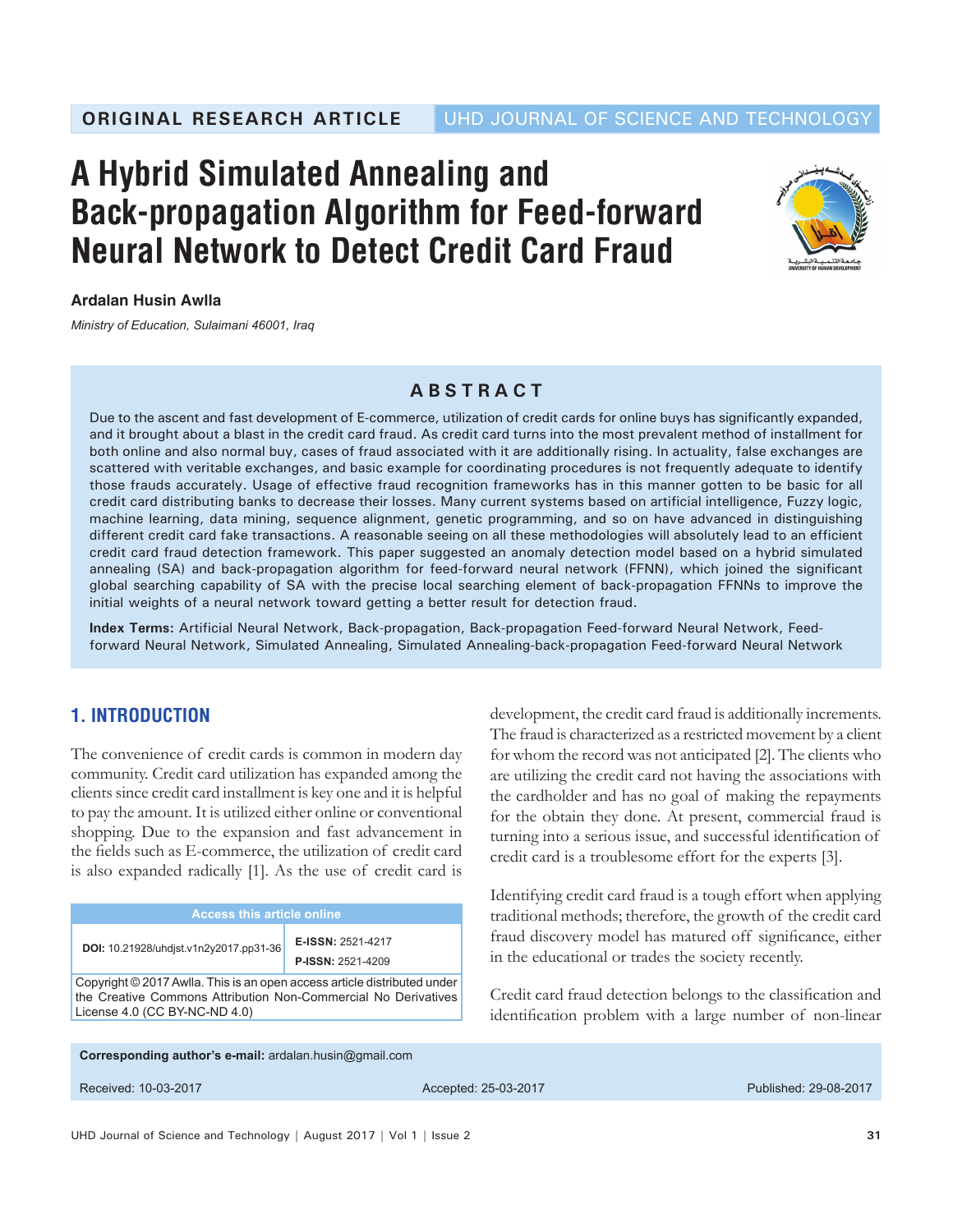situations, which cause it significant to consider non-linear integrated ways to explaining the problem [4].

Artificial neural network (ANN) is a mathematical description of the network of neurons in the mind and share relationships functionalities, such as accepting inputs, processing it, and then produces output [5]. It follows a combined graph of nodes, which are twisted by the weighted links related to the biological neurons. There are different models ANN, for example, feedforward neural network (FFNN), multiple-layered perceptron, and Kohonen network. Adaptive resonance network and the initial two nets work as a classifier, i.e. these can learn from patterns, and the knowledge can be immediately supervised. Although the other nets learn from attention and later update the network weights, through serve unsupervised learning system seen in a case of clustering. In this paper, a FFNN has been improved for classification intention. FFNN allows the information to pass from the input to output layer in a feedforward path through the hidden layer(s) [6]. All FFNNs, as stated, possibly trained in a supervised way so that it can learn the feature pattern accessible within the data. To achieve the wanted accuracy in class prediction, fit training is compulsory. While training, the purpose is to catch the network learning feature as the best, which is mirrored by reducing the squared error (i.e., the squared variation between the calculated and the wanted output).

There are various algorithms to optimize such learning method. Backpropagation (BP) is one of the standard traditional ANN training algorithms for supervising learning. The weights are adjusted and updated with a statement delta rule to minimize the prediction error during iterations. The weight improvement methodology covers BP the errors from output layer into hidden layer, so obtaining the optimal set of weights [7].

Simulated annealing (SA) is a probabilistic meta-algorithm for global optimization [8]. It is parallel to the physical method where a solid is casually begin cooled till it is construction is in a cold state, which occurs at a minimum energy form [9]. Similarly, BP algorithm, in SA, the weight has to go into some configuration on the rule till it leads the global minimum [10]. There are besides various other optimization methods such as evolutionary algorithm, for example, genetic algorithm, practical swarm optimization, genetic programming (GP), and so on, there are behind scope of this paper.

The principal purpose of this paper is work to experiment the achievement hybrid of SA and BP compare with BP in the FFNN structure for detection credit card fraud.

# **2. FEATURE SELECTION**

The essential step in developing credit card fraud detection is how to extract the key features. They will influence in recognition rate and improved false alarms. By flattering feature, the data reservation will also be enhanced, so the training and time for data set will be more able for classification that runs under constant environment.

The example dataset that we are running was obtained from a data mining blog. This dataset includes the rundown of the transactions of 20,000 dynamic credit card holders recent months. The input fields incorporate credit card ID, authentication type, current balance, average bank balance, book balance, total number credit card used, and 8 distinctive cardholder classifications such as overdraft, average overdraft, number of location usage, and so on. The data set essentially gives the analysis of the cardholders' exchanges without expressing whether the exchanges were legal or fraudulent. Concerning a given cardholder the dataset based on the following critical values, we can identify which exchange is legal or fraud:

- 1*.* Based on credit card usage frequency: Frequency can be found as total number card used/credit cardholder age, if the result *<*0.2, it implies this property is not relevant for fraud.
- 2*.* Based on a number of location credit card usage: Number of locations credit card used per day so far achieved from the dataset*,* if location is *<*5, it means this property is not relevant for fraud.
- 3*.* Based on credit card average overdraft: With respect to card used happened so far considers*,* the average overdraft can be found as number of overdraft/total number of card used, if overdraft with respect to card used is *<*0.02, it means this property is not relevant for fraud.
- 4*.* Based on credit card book balance: Regular book balance can be found as current book balance/average book balance*,* if book balance is equal or *<*0.25, it implies *that* this property is not relevant for fraud (Table I).

# **3. FFNN STRUCTURE**

According to chosen features from the dataset, we created different networks. The number of hidden layers of every network is restricted to one for active and manageable calculation. The amount of neurons in the hidden layer is changed to test the results [5]. Fig. 1 illustrates the last proper structure of the network achieved it among them.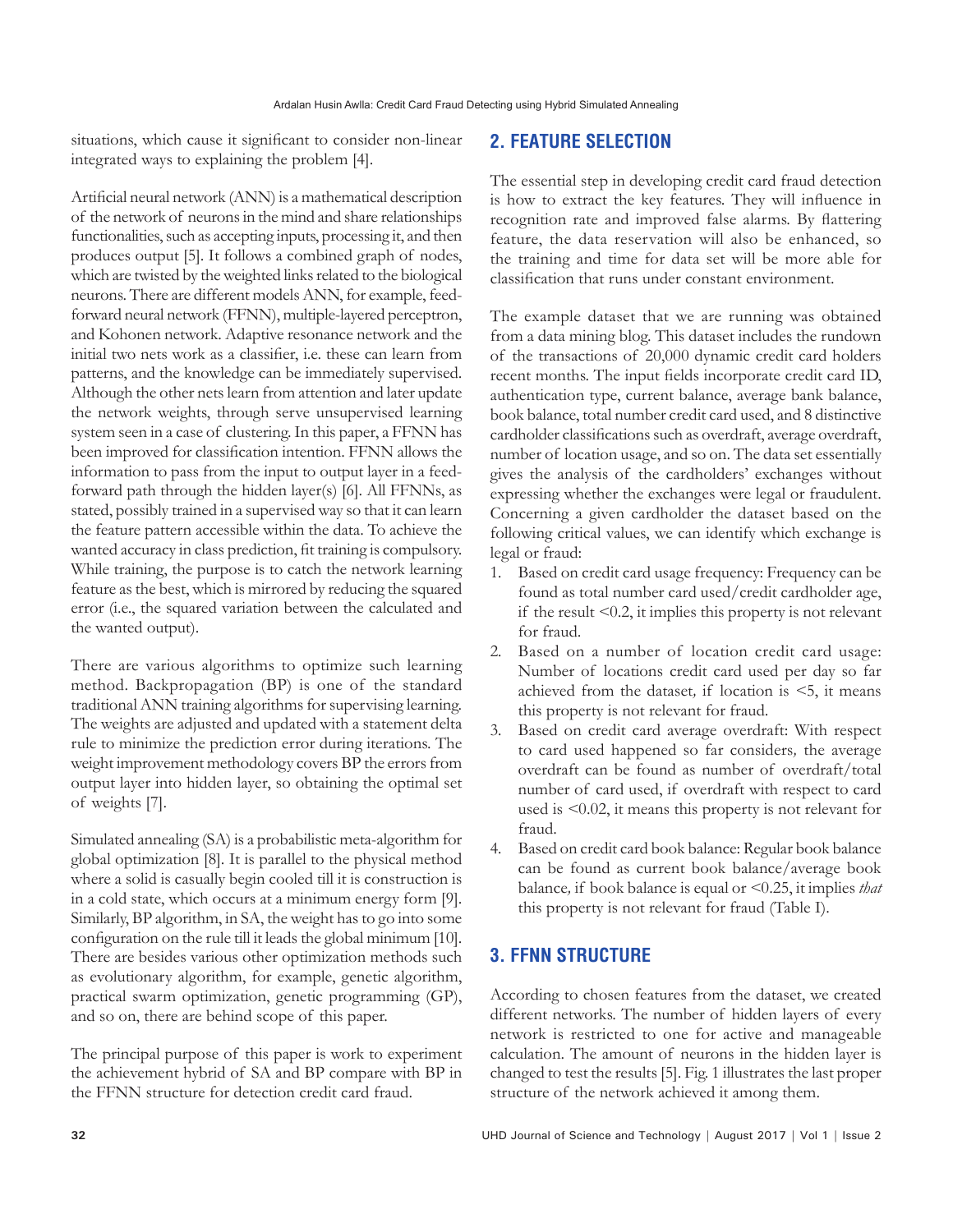| Ardalan Husin Awlla: Credit Card Fraud Detecting using Hybrid Simulated Annealing |  |  |  |  |  |
|-----------------------------------------------------------------------------------|--|--|--|--|--|
|-----------------------------------------------------------------------------------|--|--|--|--|--|

| <b>TABLE I</b><br><b>Sample of Dataset</b> |        |                |          |        |       |  |
|--------------------------------------------|--------|----------------|----------|--------|-------|--|
| <b>Transaction No.</b>                     |        | $\overline{2}$ | 3        | 4      | 5     |  |
| Credit card ID                             | 11111  | 11112          | 11113    | 11114  | 11115 |  |
| Authentication type                        | 111    | 112            | 113      | 114    | 115   |  |
| Current balance                            | 20000  | 25000          | 15000    | 100000 | 15000 |  |
| Average bank balance                       | 80000  | 55000          | 70000    | 60000  | 61000 |  |
| Book balance                               | 0.25   | 0.4545         | 0.214    | 1.6666 | 0.245 |  |
| Total number card used                     | 13     | 40             | 21       | 90     | 85    |  |
| Overdraft                                  | 4      | 20             | 3        | 29     | 17    |  |
| Average overdraft                          | 0.3076 | 0.5            | 0.142    | 0.3222 | 0.2   |  |
| Number of location usage                   | 3      | 4              | 2        | 11     | 3     |  |
| Amount of transaction                      | 9000   | 15000          | 8500     | 12000  | 19000 |  |
| Card holder age                            | 25     | 64             | 50       | 21     | 43    |  |
| Average daily balance                      | 2666   | 1833           | 2333     | 2000   | 2033  |  |
| Card frequency                             | 0.52   | 0.625          | 0.16     | 4.2857 | 0.18  |  |
| Card holder marital status                 | 0      |                | $\Omega$ |        |       |  |



**Fig. 1.** Description of the FFNN developed

The log sigmoid function in equation 1 is applied as the transfer function connected by the neurons in hidden and output layers to achieve the outputs.

$$
f(x) = (1 + e^{1-x})^{-1}
$$
 (1)

## **4. ALGORITHMS**

#### **A. Back-propagation Algorithm**

BP is a common method for training ANN. The algorithm operates in two forms. First, a training input pattern is given to the input layer, which is forward to the hidden layer then into output layer to produce the network output. Mean square error (MSE) is next calculated by analyzing the estimated output and the target output for all inputs as we explained in equation 3, where "N" indicates the number of entire instances.

$$
MS\frac{1}{N}\sum_{1=0}^{N}(T0 - E0)^{2}
$$
 (2)

UHD Journal of Science and Technology | August 2017 | Vol 1 | Issue 2 **33**

In the next step, besides the MSE, the network information back propagates from the output layer to the input layer, and specific connector weights are updated utilizing a "generalized  $\Delta$  rule" that is held of learning rate (η) and momentum constant ( $\alpha$ ) [11]. Equations 3 and 4 display the rule of weight updating. In particular equations, the characters "w" means the weights between the connectors "I" and "j" and "t" is the position iteration. An excellent style manual for science writers is [7].

$$
\Delta \mathbf{w}_{i,j}^t = -\eta \cdot \frac{\partial \text{MSE}}{\partial \mathbf{w}_{i,j}^t} + \alpha \cdot \mathbf{w}_{i,j}^t \tag{3}
$$

$$
\mathbf{w}_{i,j}^{t+1} = \Delta \mathbf{w}_{i,j}^t + \mathbf{w}_{i,j}^t \tag{4}
$$

For achieving the average η which gives the least MSE, rigorous parametric research has been conducted in this research [11]. The  $\eta$  at which the error is minimal is determined for the association with the SA algorithm. In this research, the momentum constant  $(\alpha)$  is fixed equal to 0.9 for all states to speed up the learning method. The epoch size is fixed to as 1500.

#### **B. Simulated Annulling Algorithm**

The critical parameter for SA is a temperature (T) which is the similarity of the T in physical system. Beginning at a high T, the algorithm ends the minimum T with continuous decrease with attaining of a thermal equilibrium status at each T [8]. At any T, the weights are randomized. A recent set of weights is accepted as the new optimized set if the MSE with this set is under than the prior set or with a possibility that the present set of weights will reach to the global minimum. As estimated in BP, cost function and transfer functions are utilized. This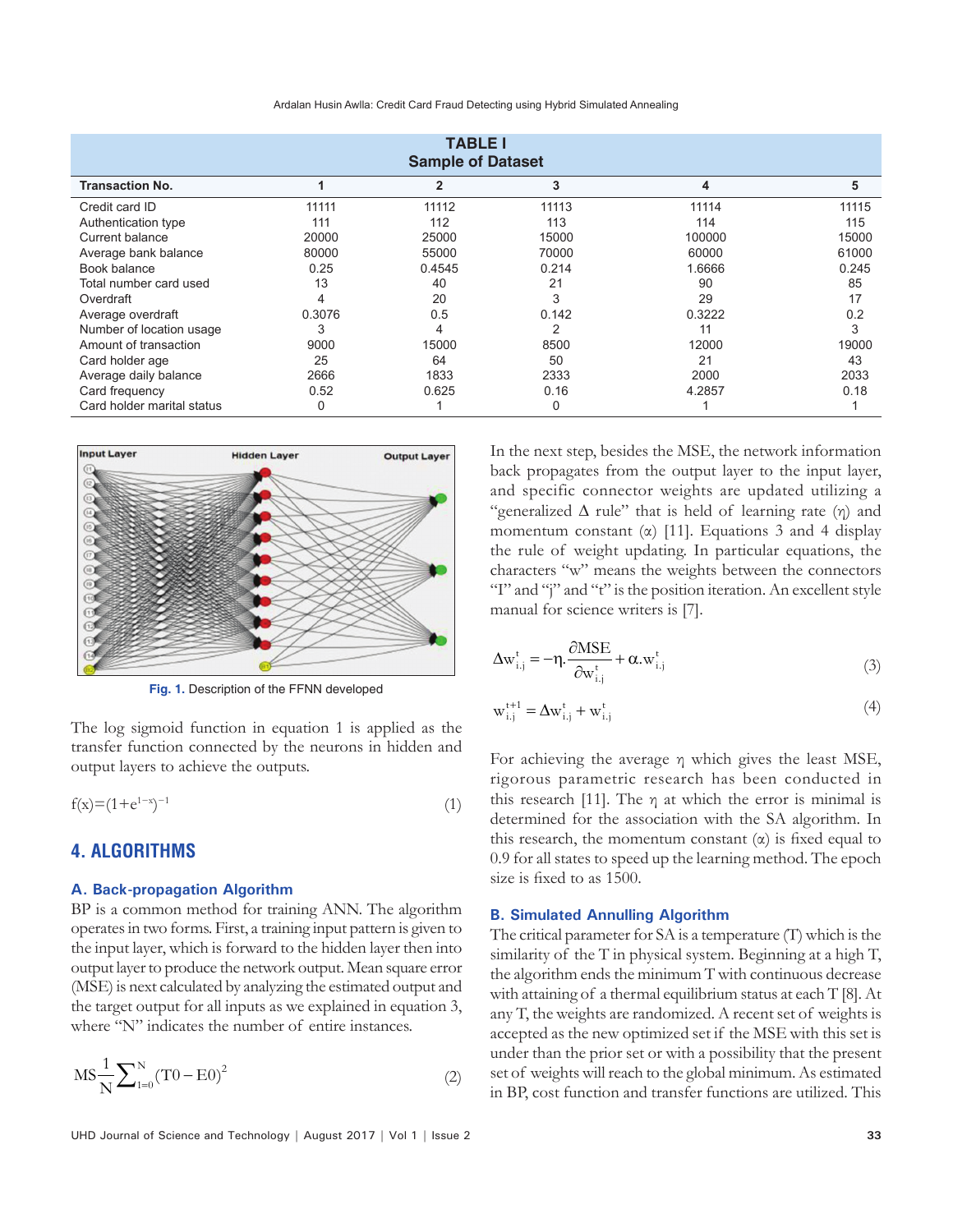research is expected if the number of adjustment in the weight set is more than 10 either the number of iterations is more than 1500 then the equilibrium state at a critical T is supposed to be done. The primary T is determined as 10°C, and ultimate T is 1°C randomly. In addition, the T is reduced with by a determinant of 0.95 random because it is challenging to obtain the accurate values of initial, ultimate, and more the threatening of T. The implementation algorithm is as follows  $(E(s))$  is an actual function.

SA Algorithm

- 1) *set initial solution in S*
- *2) Set initial solution T*
- *3) While not terminate do*
- *4) Repeat k times*
- *5*) Chose S' a randomly element from  $N(s)$
- *6) ΔE = E (S′) – E (S)*
- *7) If (ΔE ≤ 0) then*
- *8) S*i+1 *S′*
- *9*) else if  $S_{i+1}$   $S'$  with probability e<sup>(- $\Delta E/T$ </sup>)
- *10) S*i+1 *S′*
- *11) end if*
- *12) end repeat*
- *13) decreased T*
- *14) end do*

## **C. Hybrid Algorithms**

To defeat the local minimum issue of BP because of initial random weight parameters of the network, various optimization algorithms have been attempted by numerous researchers, which enhance the execution of the classification at the cost of more impalement time. In this paper I, hybridized two algorithms, joining global search SA algorithm, and local search gradient algorithm that defeats the local minimum issue with high speculation and quick union speed.

The hybrid SA-BP is a training algorithm joining the SA algorithm with the BP algorithm. SA is global optimization algorithm, which has a powerful capability to investigate the whole search space. This algorithm has a drawback that the search over the global optimum solution is slow. In opposite, the BP has exact and quick local searching capacity to investigate locally the optimum result, but it gets stuck to discover global optimum result in complex pursuit space.

By joining the SA and the gradient-based BP algorithm, another algorithm alluded to as hybrid SA-BP algorithm as shown in Fig. 2. The suggested hybrid algorithm has two stages: Initial one a global search stage, the FFNN is trained utilizing the SA algorithm for few pre-characterized temperature or training error is less than some predefined value, then training mechanism changed to the second stage for searching locally utilizing a deterministic technique the BP algorithm. In this paper, it achieved SA-BP hybrid training algorithm as a strong option way to deal with BP algorithm.

Following steps is the pseudo code for the hybrid SA-BP algorithm:

- 1. Randomly initialize the weights of the FFNN system appeared in Fig. 1
- 2. Evaluate weights using SA used in the neural network follow a temperature annealing schedule with the algorithm
- 3. While first temperature value is under or equal to minimum error then select the best solution for MLP then go to step 7
- 4. Select a moving method with some probability
- 5. Try a new solution
- 6. Evaluate
- 7. Select the best solution
- 8. Initialize parameters of BP learning algorithm
- 9. Initialize weights of the MLP utilizing best solution of SA
- 10. While new epoch is under or equal to maximum epoch or error converges to minimum error do
- 11. Using BP update weights to minimize error with training data
- 12. End while
- 13. Assess execution of classification with test data
- 14. End while

# **5. EXPERIMENTAL STUDY**

The network packets that are obtained are separated into two sections. The first section about eight hundred records is used to train SA and BP neural network module. The second section is about two hundred records applied to test the credit card fraud detection. The efficiency of the neural network relies on the number, type, and amount of features and learning algorithm applied to train the neural network. Hence, as to evaluate the execution of a credit card fraud recognition strategy; we have to display a quantitative estimate. In our credit card fraud detection system, we mostly classify the network traffic into two categories, which they are normal and abnormal network traffic. Hence, we need to realize the true positive, true negative, false positive, and finally false negative to define true-positive rate (TPR) and false-negative rate (FNR). TPR and FNR) can be calculated using the following mathematical equations [5], [6].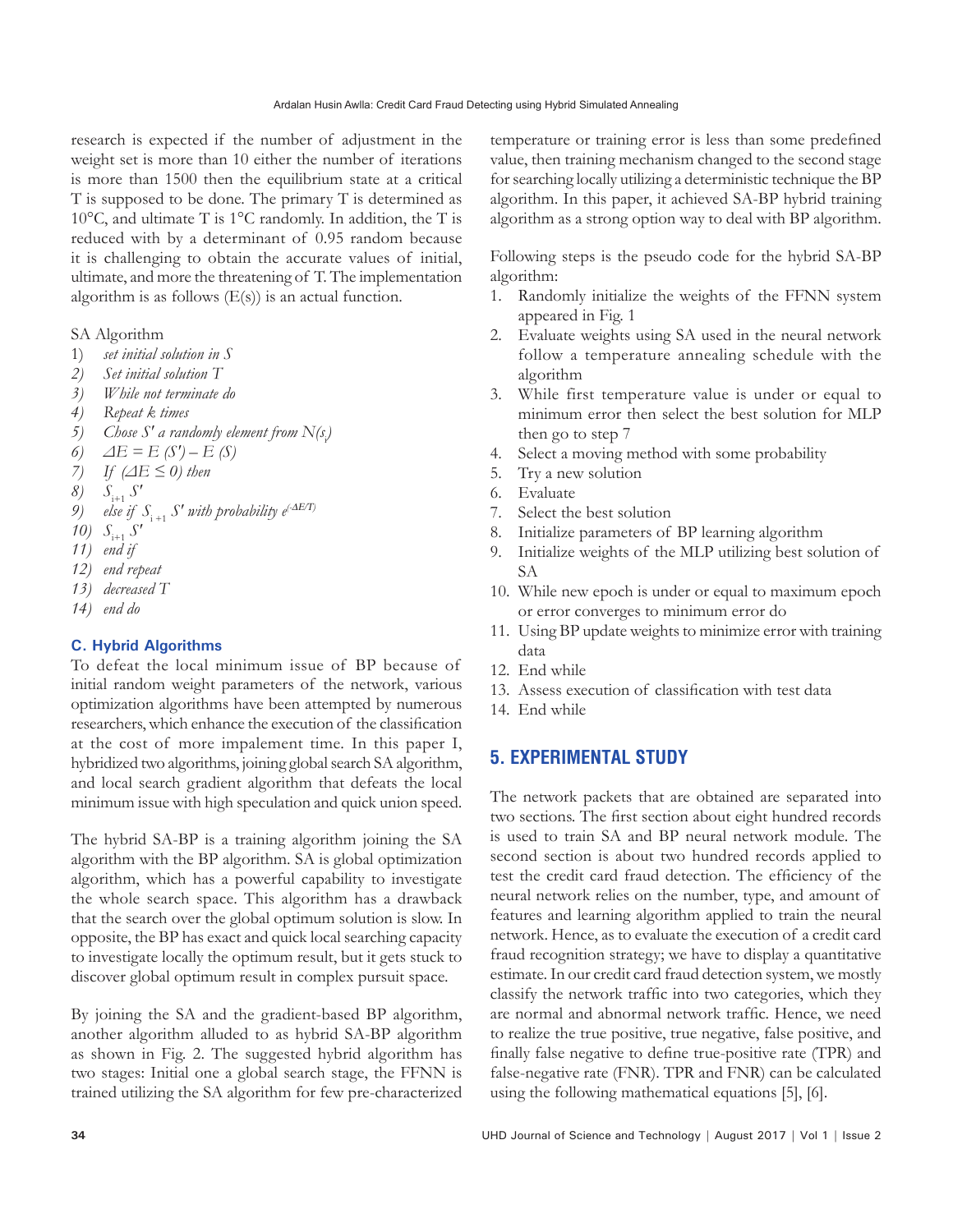Ardalan Husin Awlla: Credit Card Fraud Detecting using Hybrid Simulated Annealing



**Fig. 2.** Structure of hybrid algorithm for classification

 $TPR = TP/(TP + FN)$  (5)

The TPR measures the performance of credit card fraud detection technique concerning the possibility of a suspect data reported correctly as abnormal data. Then, again the FPR measures the performance of credit card fraud detection technique as far as the possibility of a normal traffic reported as abnormal data.

As introduced, the length of parameter temperature has been taken from 10°C to 1°C. The balanced state for it includes of each 10 changes made in set of weights or 1500 iterations, the momentum is 0.9, learning rate is 0.7, maximum error to reaches is 0.01, and weight and threshold values are randomly initialized before training. Consequently, Figs. 2 and 3 show the result of training and test case for the detection rate and FPR of BP and SA-BP (Table II).

Experimental result in Fig. 3. clearly show that SA-BPFFNN more secure in detection credit card farud in comparison to BPFFNN. Furthermore, from the Fig. 4. SA-BPFFNN



**Fig. 3.** Detection Rate of SA-BPFFNN and BPFFNN

significantly reduce the false-positive rate compare to BPFFNN.

# **6. CONCLUSION**

As utilization of credit cards turn out to be increasingly regular in each field of the everyday life, master card or